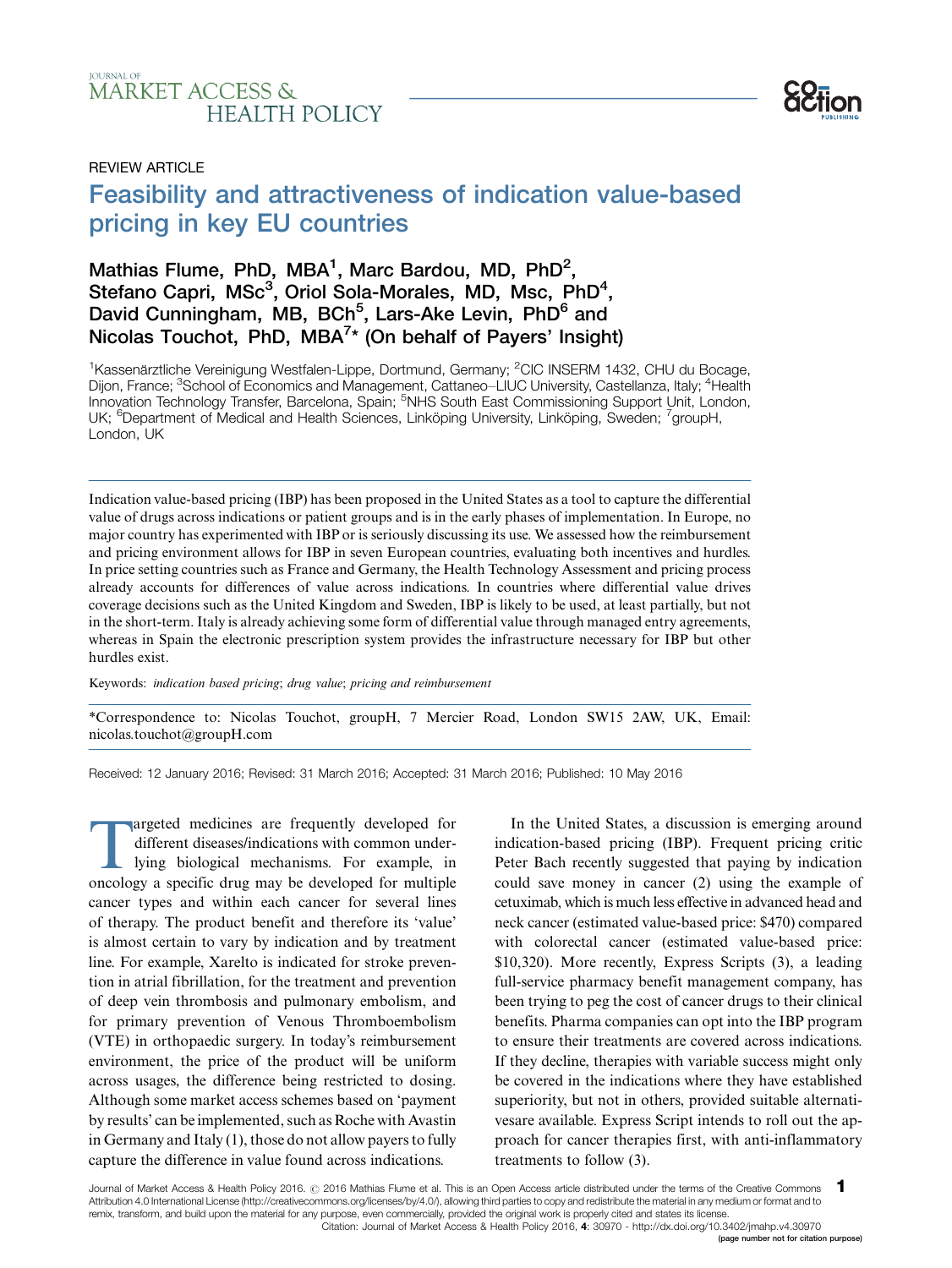Ultimately, products may never be developed in an indication for which they could represent a major therapeutic advance, simply because this would lead to lower price than that achieved or achievable in other indications. Therefore, the product will likely be used off-label at a much higher price than it would deserve. There are three policy options:

- 1) Prohibit off-label use and prevent patients from accessing a last-resort effective therapy
- 2) Accept off-label use and overpay, leading to an unjustified burden for health insurance
- 3) Develop policies to allow IBP

Although current policies may not open for IBP in most countries, it is worth reviewing the potential way forward for such policy.

Whether IBP will become a reality in the United States, and if so in which indications (oncology only or beyond), is still debated. In this article, we explore and discuss whether a similar policy would be feasible in key European countries and, if possible, how it may create value in selected European health systems.

### Germany

Today there is no IBP with different prices per indication implemented. This situation leads to discussions in cases where different indications receive different levels of additional benefit. Currently, the head organization of the sickness funds suggests an IBP concept to focus the reimbursement on subindications with high additional benefit. This idea is not widely supported by the sickness funds in Germany today. It is complex to implement and furthermore against the current policy to make drugs available for indications without additional benefits (4).

In Germany, all new drugs are regulated by the Arzneimittelmarkt-Neuordnungsgesetz (AMNOG) framework (5, 6) as far as they are considered as new entity launched after 2011, with a mandatory price negotiation leading to one price across indications. For each indication, and subgroup when relevant, a comparator is set by the Gemeinsame bundesausschuss (GBA), and the extent of additional benefit and the size of the target population are assessed. Those parameters form the base for a single price negotiation. This process is repeated for novel indications. Thus, the different value of a drug across indications or subgroups is already embedded in the pricing system. Ultimately, the manufacturer will receive a single price representing avolume-weighted average price per indication. Therefore, an IBP scheme would likely fail to generate significant savings for the sickness funds.

Indications without additional benefit usually fail to generate price premiums over the current standard of care. As a result, in many cases companies refuse to register a new indication to avoid price erosion. Off-label use is seldom considered, as the physician may have to pay for the drug in case of unauthorized prescription. Thus, instead of considering IBP, companies may simply choose to restrict indications to the ones with the highest price potential.

Payers receive only ICD-10 data, lacking the granularity required to implement IBP. Setting up a more refined data collection process without clear financial incentives is unlikely. In addition, the high level of data protection in Germany makes IBP difficult. For example, currently the indication for which a drug is used is not noted on the prescription and is not communicated to the pharmacist or the sickness funds.

At present, price differentiation by indication is possible only by individual contracts with regional sickness funds providing discounts on top of the AMNOG-negotiated price. However, this is contrary to the philosophy of the German pricing system and would not lead to IBP, since the highest value price would never be reached. In the future, it could be possible to consider a federal price based on the highest value indication with confidential discounts agreed on for lower value indications and applied at the federal (national) level. This scheme may be attractive for the industry to maintain a high German price for international referencing, but would require a complete change in the German Social Code book (5, 6), which is unlikely given the lack of benefits for all other stakeholders.

Thus, we believe that IBP is unlikely to occur in Germany within the foreseeable future. The current approach, which already takes into account high and low value indications, is perceived to be the best way to ensure affordability of novel therapies and is likely to persist.

# **France**

There is little discussion on IBP in France, one reason being the lack of incentives. As in Germany, the current system already reflects value across indications, and the implementation of IBP is unlikely to result in significant savings for the National Social Security System.

When a product has several indications, whether relating to different conditions or subgroups of patients within the same condition, clinical benefit and incremental clinical benefit (ASMR) ratings are granted for each indication separately (7, 8).

In addition, clinical comparators and target population size are also defined for each indication. The pricing committee then defines an average price that already represents the value across indications weighted by the expected volume. The manufacturer is then requested to perform a real-life study to document the volume weight anticipated at the time of pricing was appropriate. If the weight foreseen at the time of negotiation does not match the actual volume weight, the price is then revised.

This approach provides a key element for IBP: the evaluation of a specific value per indication. However, it also eliminates all incentives for IBP.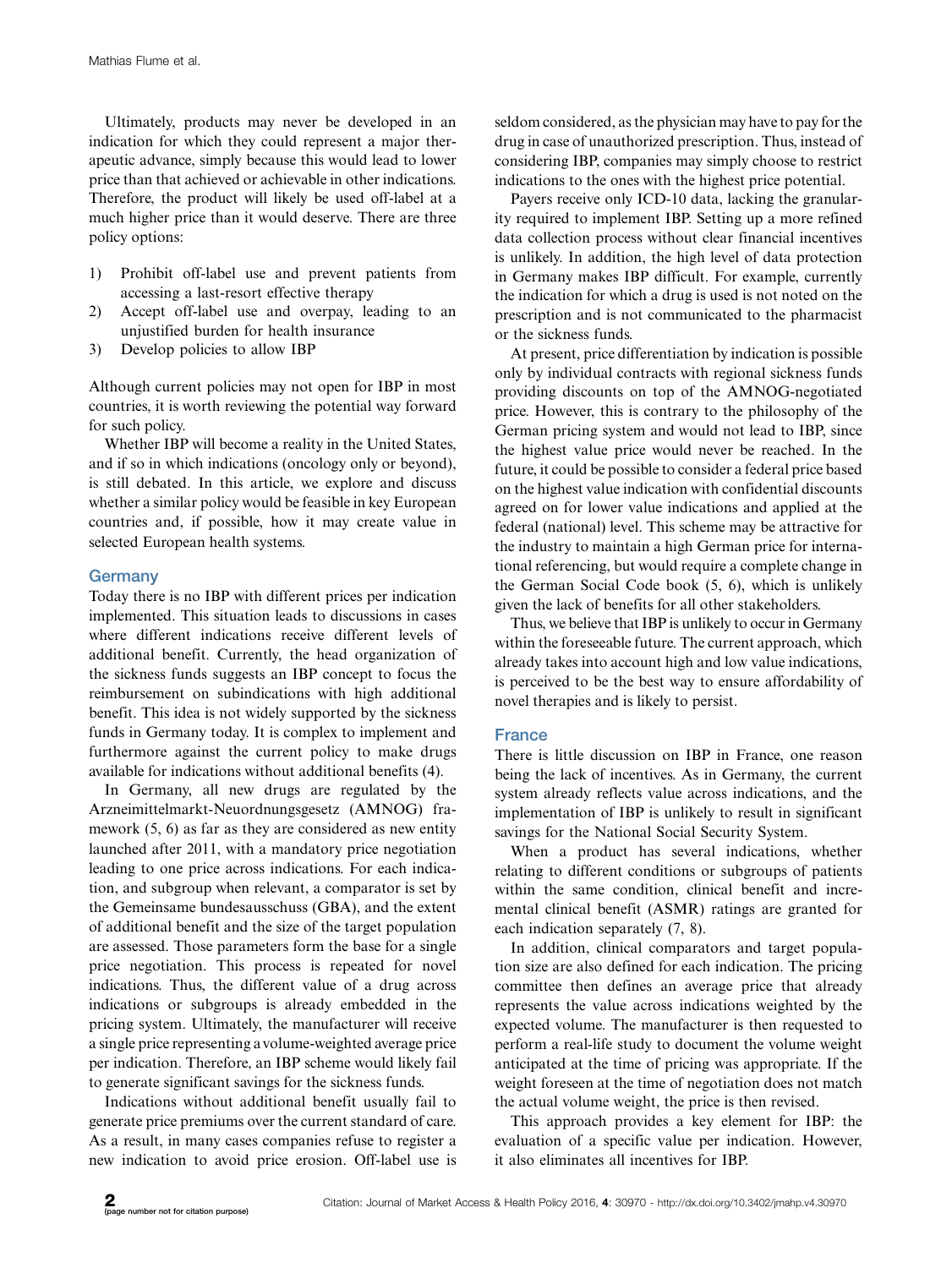In addition, when a product is granted a high ASMR (I to III), the marketer is entitled to the EU reference pricing for the first 5 years of marketing. In the case of an indication extension before the 5 years, the company loses the right to the EU reference price, regardless of what the new ASMR is, even I. This is a disincentive for line extension or new indication during the first 5 years.

For expensive drugs usually charged on top of the Diagnosis-related group (DRG), for in-hospital use (liste en sus) a 'proper use contract' is required to ensure that the drug is prescribed for the appropriate indication and line of therapy (9). Failure to complete that document leads to no or partial reimbursement to the hospital. This mechanism may in theory also be used to define a different reimbursement level per indication for in-patient use. However, this does apply only to a minority of products provided by the hospital, usually on the top of DRG, and no mechanism exists for community products. Moreover, university hospitals are not actually controlled or sanctioned for off-label use.

Another limitation is the inability to monitor prescriptions by indication outside of the hospital, because it is forbidden to write the indication on the prescription (10). This would only be possible when a different branded name (e.g., celecoxib marketed for rheumatoid conditions as Celebrex $\mathcal{B}$  and familial adenomatous polyposis as Onsenal†) or a different formulation (e.g., propranolol that has received an orphan designation as Hemangiol<sup>®</sup> 3.75 mg/ml for paediatric haemangiomas) is granted. This differential branding is unlikely to happen within the same therapeutic area, such as oncology, where the same physicians often prescribe for multiple cancer types, but could theoretically be implemented across different therapeutic areas, as for example with biotherapies targeting different inflammatory conditions such as inflammatory bowel diseases and rheumatoid arthritis. This could only work if the product were available in different formulations, dosages, or modes of administration. Otherwise healthcare providers might use the cheaper option, as illustrated by the use of Avastin for Age-related Macular degeneration (AMD) through the temporary use recommendation (11).

In the foreseeable future, we do not expect development of IBP, as this would require a deep transformation of the French price-setting process and would bring limited benefits to payers.

### Italy

In Italy, there is no discussion on formal IBP, but net prices (the purchase price for the hospital) already vary across indications for many drugs through managed entry agreements. Italy has 127 registries (12) allowing implementation of three types of managed entry agreements: 1) payment by results - full refund for non-responders based on outcome evaluation; 2) cost-sharing – a partial refund of the first cycles of the therapy for eligible patients; 3) risk-sharing - a partial refund of a few cycles

of therapy for patients not responding at the point of reassessment of the patient. By applying different patterns of managed entry agreements for different indications, Agenzia Italiana del Farmaco (AIFA) de facto obtains different net prices for different indications. The most striking case is that of bevacizumab (Avastin), which is currently reimbursed in seven oncology indications and in macular degeneration (13). In colorectal neoplasms, a risk-sharing scheme is applied. In contrast, in the other oncology indications payment by result schemes are in place, but those use different rates of disease progression for different cancers. As a result, net prices vary for each cancer type based on outcomes.

The reimbursement system in Italy results from a negotiation between AIFA and the manufacturer (14). It defines an ex-factory price, with the addition of some mandatory discounts and increasingly with a price cap volume agreement at the national level. When a drug obtains a second or a third indication, with a significant increase in the number of target patients, two approaches can be used: either an ex-factory price reduction or the extension of the undisclosed discount to maintain the same ex-factory price. Therefore, in principle, the exfactory price is independent of the different therapeutic indications.

However, as already mentioned, net prices already vary across indications through managed entry agreements. Those agreements are usually not confidential and often include pay for performance beyond discounting and price volume agreement.

Each registry allows the purchase and utilization of the drug only if a specific patient record/form is filled, then transmitted to the hospital pharmacist, to AIFA, and to the manufacturer. Therefore, prescription and billing are easily traceable. Data collected through the registries are owned by AIFA. In oncology registries,  $> 80\%$  of entry is achieved within a week (15).

Although data collection is easy to perform, as it is essential for the prescription and the patient's monitoring, this system is time consuming for the clinician and for the hospital pharmacist. There are also extra costs for creating the registry and for the maintenance. As a result, the refunds from patient access schemes are not always captured. In 2012, out of  $€46.2$  million of eligible reimbursement (payback), only  $\epsilon$ 31.2 million (67.5%) was reimbursed ( $\epsilon$ 5 million was not requested by hospitals and  $\epsilon$ 9.9 million was not validated by pharmaceutical companies) (16).

In Italy, drug pricing does not discriminate among different indications for the same drug, but in practice some net prices are already indication-based. Implementing open IBP would require a change in the legal framework and is unlikely in the short to mid-term, but broad use of patient access schemes will continue in oncology and may develop in other indications. However, while net prices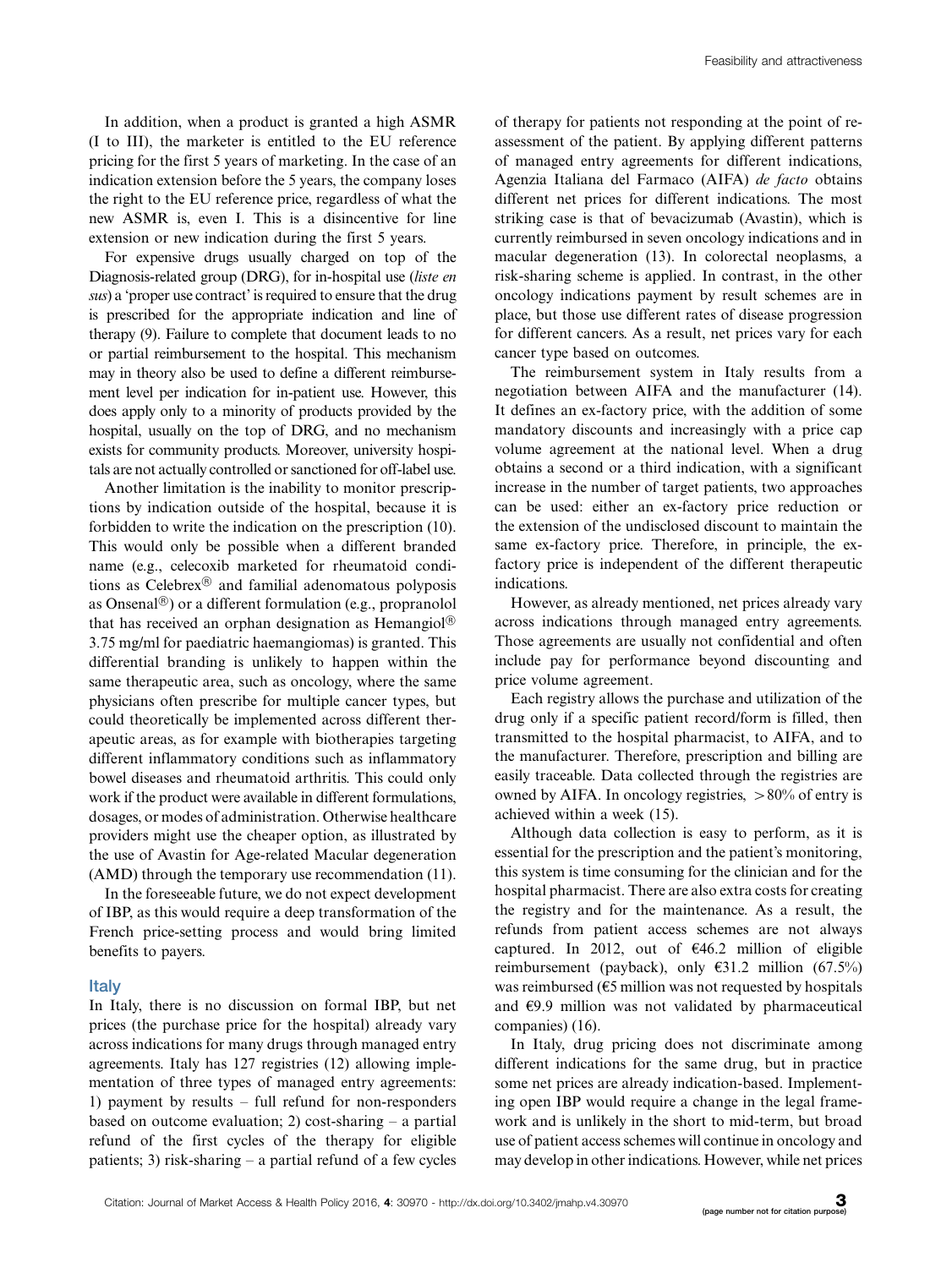depend on the outcome in each indication, their difference does not necessarily represent the real difference in value.

# Spain

While it has been occasionally proposed in closed forums in the past years, IBP remains an academic concept or option in Spain without concrete progress and with few short-term expectations. It has not been openly discussed and has no real advocates, probably because of the legal framework.

Although no legislation impedes IBP, prices in Spain are usually set for an Anatomical Therapeutic Chemical (ATC) code (17) and linked to a single formulation, regardless of the potential for diverse indications.

Specific to Spain within the larger area of the EU is the presence of electronic prescription systems organized at the regional level for ambulatory prescriptions. Although details vary across regions, these systems are a comprehensive health management tool that addresses the entire process involved in pharmaceutical prescribing and dispensing. In theory, this provides a tool for both data collection and billing required for IBP. In most regions electronic prescription systems cover a very large majority of community primary care and specialty prescriptions (18, 19).

However, implementing IBP in Spain still requires facing two main hurdles:

- 1) Despite the increasing consistency of coding across the Spanish NHS, we are still far from a homogeneous system and most regions do not consolidate their healthcare activities in a timely manner. The divide is even greater when it comes to procedures. DRGs (or similar metrics) are available for most of the territory for post hoc analysis, but with significant time lags.
- 2) Most expensive therapies, even when used in the community, are delivered by hospital pharmacies and purchased out of the hospital budget. This budget is a lump sum calculated on an annual basis from historical trends and estimated future needs. An IBP approach would require a complete transformation of the funding mechanisms and information system for hospital management and more specifically hospital pharmacies.

Some regions have begun using mandatory registration of patients for certain drug indications, or centralized authorization of several high cost drugs, thus creating an environment facilitating future implementation of IBP. At present, the drugs included in such schemes are mostly cancer therapeutics and orphan drugs, but the inclusion does not depend on clear prespecified criteria. Only consistent evidence of the benefits of maintaining and analysing such huge databases despite the increased transaction

costs will generate political support and trigger a broad change in policies. In addition, Spanish payers have also expressed concerns about IBP related to DRG creep (claiming for the highest possible cost/price per indication) and to loss of (prescription) control when a treatment can be used in several lines of therapy.

Given those concerns, most stakeholders in the Spanish health system currently prefer the current ATC-based pricing to the perceived implementation complexity and potential for error associated with IBP.

# **England**

Indication and outcome-based pricing, defined as a graded payment system based upon indications or patient outcomes, is not widely used in the United Kingdom.

In England, NICE will review the incremental costeffectiveness ratio (ICER) and recommend the drug in all indications when the ICER is below the threshold (20). The current system thus relies on reimbursement decisions at a given price, and those are by nature binary: Drug A might be reimbursed at price £X for indication X, but would receive zero (£0) payment for indication Y. As in other countries, the exception would be drugs with dual branding such as finasteride (prostate disease and hair loss). Therefore, in theory there is no option for differential price per indication, at least for drugs that are reviewed by NICE. However, opportunities may exist to provide discounts that vary across indications through patient access schemes, as highlighted in the Pharmaceutical Price Regulation Scheme 2014 (21), using approaches such as dose-capping, outcomes-based schemes, or stocks supplied at zero cost.

The reimbursement system within the NHS in England is complex. Once an individual drug receives market authorization and, if required, a positive NICE assessment, it can be reimbursed from multiple budgets, including the primary care prescribing budget, hospital-based tariff (payment by results - PbR), PbR-excluded drug budgets (also known as high-cost drugs, such as drugs for HIV or antifungals) (21), and for some oncology medicines the Cancer Drugs Fund (22). It is unlikely that a drug would have indications across all budgets, but there are many examples of drugs where reimbursement is drawn from multiple budgets depending upon the indication, treatment setting, or some other national or local parameter. This situation creates a significant barrier for the implementation of IBP.

However, in oncology the Systemic Anti-Cancer Therapy (SACT) data set covers chemotherapy treatment for all solid and liquid tumours (23). All NHS trusts providing cancer chemotherapy services are required to provide monthly data on use of chemotherapy using SACT. This could provide a tool for the implementation of IBP.

As part of the current national strategy (Five Year Forward View), indication- and outcomes-based commissioning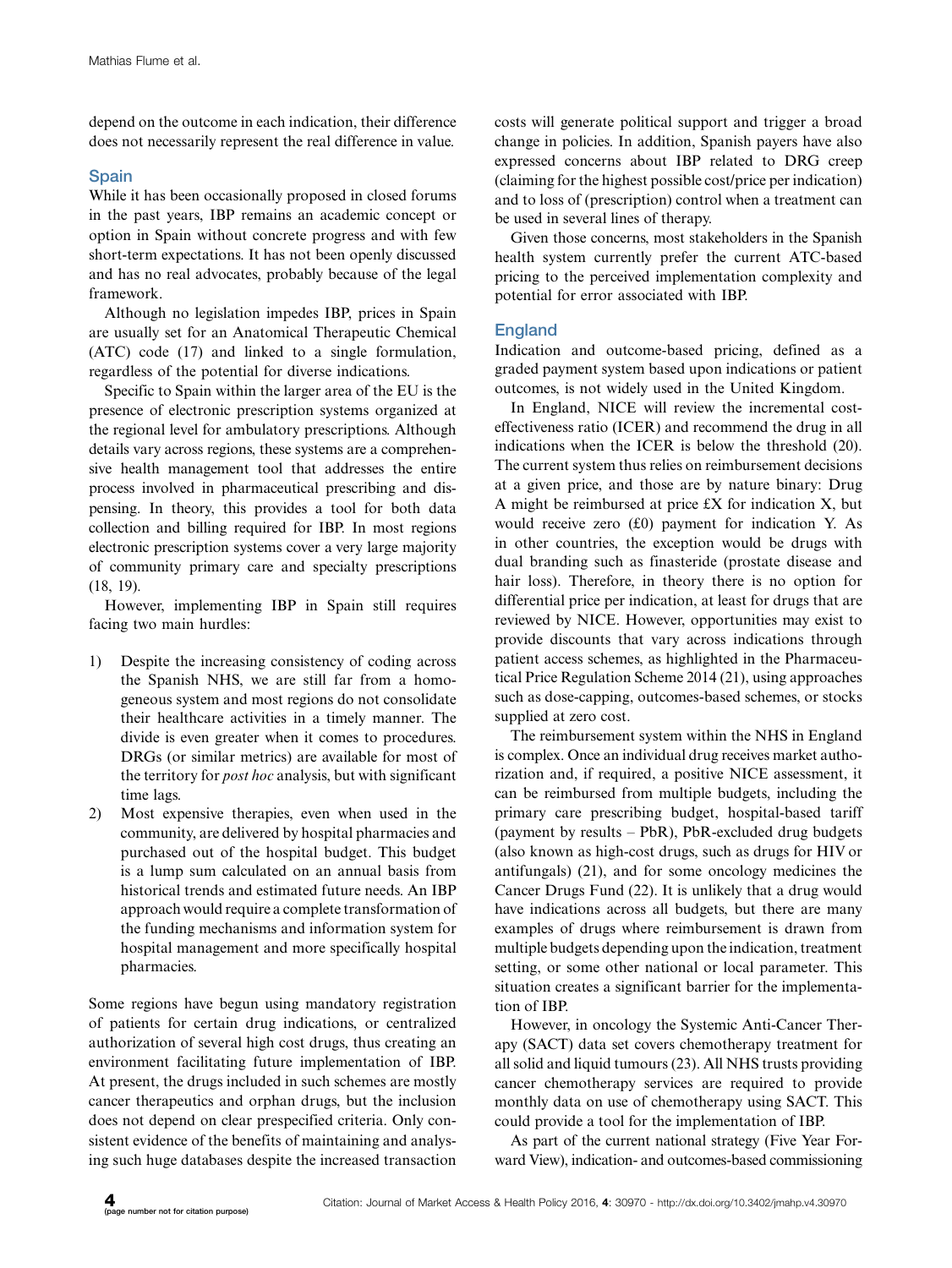(payment) is being undertaken, within the NHS Right Care programme (24) in multiple sites across England. This covers many aspects of care, for example, all care within diabetes or for individual pathways, as for hip surgery. At present, individual medicines have not been covered using this methodology, but in the author's view it is likely that indication- and outcomes-based pricing for individual drugs will become an important tool for reimbursement, although this will more than likely be in the medium term, rather than short term.

### Sweden

Indication-based pricing, defined as a graded payment system based upon indications or patient outcomes, is not currently being discussed in Sweden.

The Swedish government subsidises medicines and the Dental and Pharmaceutical Benefits Agency (TLV) is the agency responsible for the national reimbursement scheme for prescription pharmaceuticals. The reimbursement decision is based on an ethical platform that builds on three main principles: human value, need and solidarity, and cost-effectiveness (25).

Drugs can receive two main types of subsidies: general or restricted (26). With general reimbursement, a medicine has approved reimbursement for its entire area of use. With restricted reimbursement, the drug is included in the pharmaceutical benefit scheme only for certain indications or population subgroups. The dominant reason for restricting reimbursement is that among several indications, the drug is cost-effective in only one indication and/ or for a specific subgroup of patients. Another reason could be that the patients lack treatment options as they are not eligible to available first-line medicine (25).

Traditionally, companies did not negotiate prices in Sweden. Companies used to offer a price, along with a rationale and evidence, and TLV could accept or reject it. If rejected, the company could refile with another price. A recent development in the Swedish reimbursement system is three-party negotiations between TLV, the Swedish Association of Local Authorities and Regions, and the drug company (27). This system has begun to be implemented, but remains an option rather than an obligation.

In the current reimbursement system of prescription drugs, there is no role for IBP more than the mentioned binary variant of restricted reimbursement. When the price of a drug is the same for all indications, the drug's cost-effectiveness varies as the drug usage expands to cover more indications and wider patient groups. With a price fixed, there is an obvious risk of suboptimal drug allocation where cost-effective indications are not reimbursed when the average ICER is considered above the threshold.

To implement IBP, prescriptions have to include the indication or diagnosis, which is lacking today. The billing of outpatient drugs from the pharmacy to the county council would be based on the prescription, implying a risk that the prescriber might choose the lowest-priced indication for all patients in order to minimize drug expenditure. The indication/diagnosis could be controlled for in the administrative systems but would still be managed by the county council.

In the near future with the fast development of the negotiation component in the reimbursement decision process, there will be openings for IBP through, for example, indication-based discounts or indication-based risk-sharing. This is already possible but poorly utilized in the process of national or regional procurement of hospital drugs (28).

### **Conclusions**

At present both use of and interest in IBP are limited in Europe. Other than Italy, no other country routinely sets prices that differ significantly from indication to indication except for multiple brand products. Even in Italy, where price differences may exist, especially in oncology, the variability in net prices across indications is driven by managed entry agreements, which is not true for IBP. As a result, these differences in price do not necessarily represent differences in value.

In price-setting countries such as Germany and France, the Health Technology Assessment (HTA) process reduces the need for indication-based pricing. Negotiated prices

Table 1. Feasibility and hurdles to indication-based pricing

| Country | Legal feasibility                                 | Data collection feasibility                            | Billing feasibility                                   | Other hurdles                                                         |
|---------|---------------------------------------------------|--------------------------------------------------------|-------------------------------------------------------|-----------------------------------------------------------------------|
| Germany | Not within the current<br>German Social Code book | Limited                                                | Limited                                               | Lack of incentives                                                    |
| France  | Yes                                               | Restricted (expensive drugs)<br>provided by hospitals) | Restricted (expensive drugs<br>provided by hospitals) | Lack of incentives; physician<br>resistance                           |
| Italy   | Not with current price-<br>setting by AIFA        | Yes, full with registries                              | Yes, full with reaistries                             | Physician resistance; extra cost for<br>registries                    |
| Spain   | Yes                                               | Yes                                                    | Yes                                                   | IT limitations; regional fragmentation;<br>indication appropriateness |
| England | Yes                                               | Yes                                                    | Yes                                                   | <b>Budget fragmentation</b>                                           |
| Sweden  | Yes                                               | Limited                                                | Hospital                                              | Indication shift                                                      |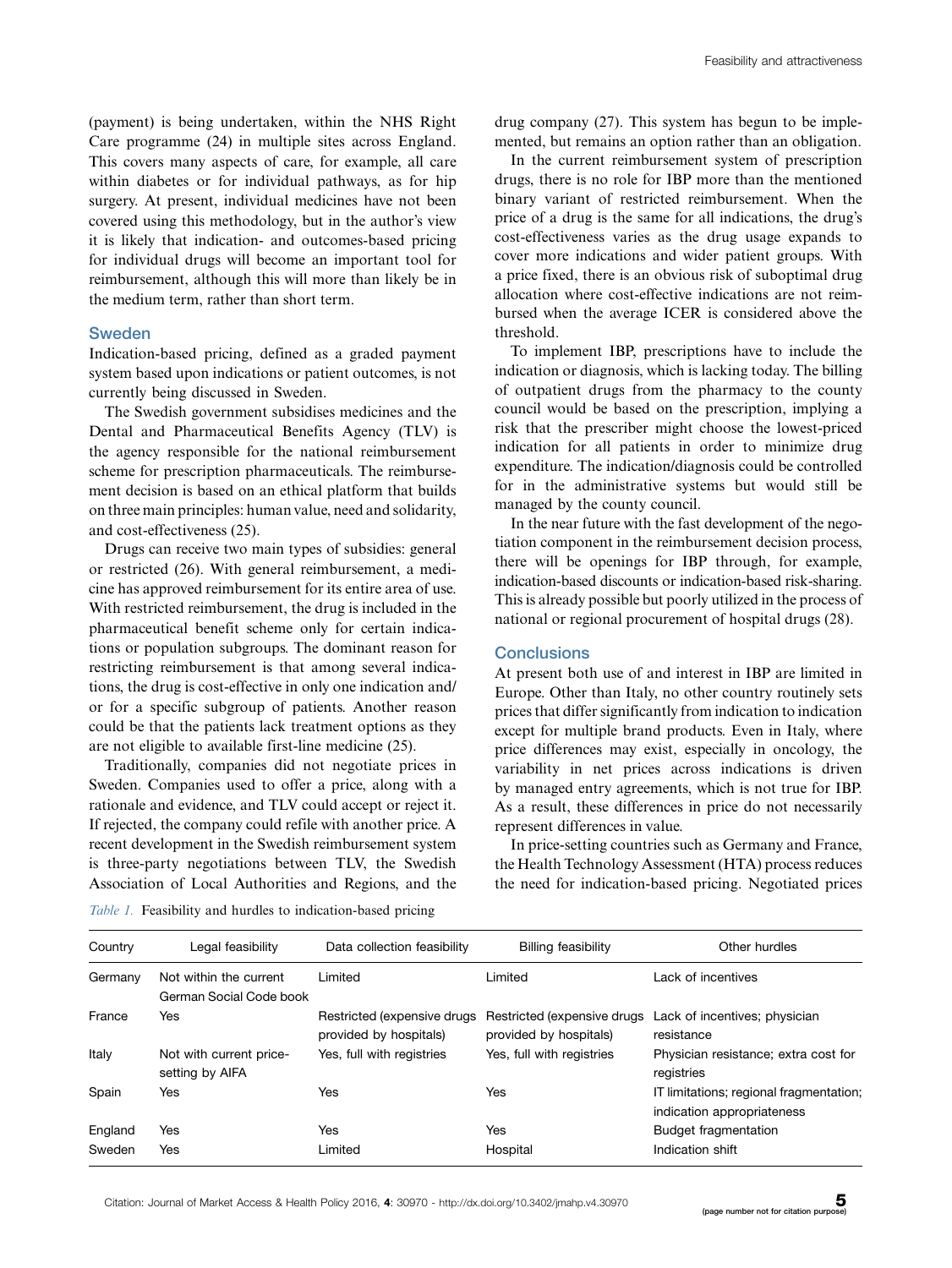already represent a form of weighted average price, representing the value in various indications. There is therefore little incentive for payers to implement a real IBP approach, as overall expenditure would not be greatly reduced.

In countries relying on ICER, such as the United Kingdom and Sweden, coverage depends on the value driven by the ICER threshold. Therefore, the current system is binary and coverage is the variable, not price. However, IBP could develop, most likely in the mid-term rather than in the short term.

Moving forward, implementation of IBP appears difficult in most European countries covered in this analysis. Looking at the feasibility of implementing IBP across several dimensions – legal, data collection, billing – each country appears to have significant hurdles (Table 1). Germany and Italy would both require changes in the legal price-setting environment, whereas the regional organization of the Spanish health system creates complexity.

As a result, it is likely that IBP will not develop significantly in the near future. Instead, two mechanisms are likely to continue to be used to account for the difference in value across indications:

- 1) Continued use of a volume-weighted average price defined through HTA outcome across indications, in France and Germany mostly.
- 2) Increased or continued use of managed entry agreement in Italy, the United Kingdom, and Sweden, at least for expensive products such as cancer therapies. In these countries, net price may depend on the indication but without full correlation to value.

## Conflict of interest and funding

The authors have not received any funding or benefits from industry or elsewhere to conduct this study.

### References

- 1. Roche experimenting with new pricing models in oncology; The Pink Sheet 10 June 2013. Available from: [http://altaica1.](http://altaica1.tumblr.com/post/53017371649/roche-experimenting-with-new-pricing-models-in) [tumblr.com/post/53017371649/roche-experimenting-with-new](http://altaica1.tumblr.com/post/53017371649/roche-experimenting-with-new-pricing-models-in)[pricing-models-in](http://altaica1.tumblr.com/post/53017371649/roche-experimenting-with-new-pricing-models-in)
- 2. Bach P. Indication-specific pricing for cancer drugs. JAMA. 2014; 312(16): 1629-30.
- 3. Kitamura M, Koch J. Bloomberg 2016, November 16. Available from: [http://www.bloomberg.com/news/articles/2015-11-](http://www.bloomberg.com/news/articles/2015-11-16/express-scripts-to-apply-new-price-model-to-auto-immune-diseases) [16/express-scripts-to-apply-new-price-model-to-auto-immune](http://www.bloomberg.com/news/articles/2015-11-16/express-scripts-to-apply-new-price-model-to-auto-immune-diseases)[diseases](http://www.bloomberg.com/news/articles/2015-11-16/express-scripts-to-apply-new-price-model-to-auto-immune-diseases)
- 4. Anno Fricke. AMNOG soll auf Prüfstand. Ärzte Zeitung; 2016. Available from: [http://www.aerztezeitung.de/politik\\_](http://www.aerztezeitung.de/politik_gesellschaft/arzneimittelpolitik/default.aspx?sid=902850&cm_mmc=Newsletter-_-Newsletter-C-_-20160119-_-Arzneimittelpolitik) [gesellschaft/arzneimittelpolitik/default.aspx?sid](http://www.aerztezeitung.de/politik_gesellschaft/arzneimittelpolitik/default.aspx?sid=902850&cm_mmc=Newsletter-_-Newsletter-C-_-20160119-_-Arzneimittelpolitik)=[902850&cm\\_](http://www.aerztezeitung.de/politik_gesellschaft/arzneimittelpolitik/default.aspx?sid=902850&cm_mmc=Newsletter-_-Newsletter-C-_-20160119-_-Arzneimittelpolitik) [mmc](http://www.aerztezeitung.de/politik_gesellschaft/arzneimittelpolitik/default.aspx?sid=902850&cm_mmc=Newsletter-_-Newsletter-C-_-20160119-_-Arzneimittelpolitik)=[Newsletter-\\_-Newsletter-C-\\_-20160119-\\_-Arzneimittelpolitik](http://www.aerztezeitung.de/politik_gesellschaft/arzneimittelpolitik/default.aspx?sid=902850&cm_mmc=Newsletter-_-Newsletter-C-_-20160119-_-Arzneimittelpolitik) [cited 18 January 2016].
- 5. German Social Code. Book Five (SGB V), Section 35a. Available from: [http://www.gesetze-im-internet.de/bundesrecht/](http://www.gesetze-im-internet.de/bundesrecht/sgb_5/gesamt.pdf) [sgb\\_5/gesamt.pdf](http://www.gesetze-im-internet.de/bundesrecht/sgb_5/gesamt.pdf) [cited 17 February 2016].
- 6. German Social Code. Book Five (SGB V), Section 35a English summary. Available from: [http://www.english.g-ba.de/benefi](http://www.english.g-ba.de/benefitassessment/information/)[tassessment/information/](http://www.english.g-ba.de/benefitassessment/information/) [cited 1 May 2016].
- 7. Transparency Commission Task. Available from: [http://](http://www.has-sante.fr/portail/jcms/c_412210/en/commission-de-la-transparence) [www.has-sante.fr/portail/jcms/c\\_412210/en/commission-de-la](http://www.has-sante.fr/portail/jcms/c_412210/en/commission-de-la-transparence)[transparence](http://www.has-sante.fr/portail/jcms/c_412210/en/commission-de-la-transparence) [cited 18 November 2015].
- 8. Transparency Commission Task English Summary. Available from: [http://www.has-sante.fr/portail/jcms/c\\_1729421/en/](http://www.has-sante.fr/portail/jcms/c_1729421/en/transparency-committee) [transparency-committee](http://www.has-sante.fr/portail/jcms/c_1729421/en/transparency-committee) [cited 29 October 2015].
- 9. HAS. Information on Proper use contracts. Available from: [http://www.has-sante.fr/portail/jcms/r\\_1500923/fr/syntheses](http://www.has-sante.fr/portail/jcms/r_1500923/fr/syntheses-d-avis-et-fiches-bon-usage-sur-les-medicaments)[d-avis-et-fiches-bon-usage-sur-les-medicaments](http://www.has-sante.fr/portail/jcms/r_1500923/fr/syntheses-d-avis-et-fiches-bon-usage-sur-les-medicaments) [cited 2 April 2013].
- 10. Code de Santé Publique. Article R5132-3. Available from: [https://www.legifrance.gouv.fr/affichCodeArticle.do?cidTexte=](https://www.legifrance.gouv.fr/affichCodeArticle.do?cidTexte=LEGITEXT000006072665&idArticle=LEGIARTI000006915531&dateTexte=&categorieLien=cid) [LEGITEXT000006072665&idArticle=LEGIARTI000006915531](https://www.legifrance.gouv.fr/affichCodeArticle.do?cidTexte=LEGITEXT000006072665&idArticle=LEGIARTI000006915531&dateTexte=&categorieLien=cid) [&dateTexte=&categorieLien=cid](https://www.legifrance.gouv.fr/affichCodeArticle.do?cidTexte=LEGITEXT000006072665&idArticle=LEGIARTI000006915531&dateTexte=&categorieLien=cid) [cited 23 December 2013].
- 11. NSM. Decision on Avastin temporary usage recommendation. Available from: [http://ansm.sante.fr/Dossiers/Referentiels](http://ansm.sante.fr/Dossiers/Referentiels-de-bon-usage-des-medicaments/Referentiels-de-bon-usage-des-medicaments/(offset)/0)[de-bon-usage-des-medicaments/Referentiels-de-bon-usage-des](http://ansm.sante.fr/Dossiers/Referentiels-de-bon-usage-des-medicaments/Referentiels-de-bon-usage-des-medicaments/(offset)/0)[medicaments/\(offset\)/0](http://ansm.sante.fr/Dossiers/Referentiels-de-bon-usage-des-medicaments/Referentiels-de-bon-usage-des-medicaments/(offset)/0) [cited 25 June 2015].
- 12. AIFA Updated list of Records and Therapeutic web based Plans. Available from: [http://www.agenziafarmaco.gov.it/it/](http://www.agenziafarmaco.gov.it/it/content/lista-aggiornata-dei-registri-e-dei-piani-terapeutici-web-based) [content/lista-aggiornata-dei-registri-e-dei-piani-terapeutici-web](http://www.agenziafarmaco.gov.it/it/content/lista-aggiornata-dei-registri-e-dei-piani-terapeutici-web-based)[based](http://www.agenziafarmaco.gov.it/it/content/lista-aggiornata-dei-registri-e-dei-piani-terapeutici-web-based) [cited April 2016].
- 13. AIFA CTS. Decision 366. Available from: [http://www.](http://www.agenziafarmaco.gov.it/it/content/avastin-nella-lista-dei-farmaci-di-uso-consolidato-la-degenerazione-maculare-senile ) [agenziafarmaco.gov.it/it/content/avastin-nella-lista-dei-farmaci](http://www.agenziafarmaco.gov.it/it/content/avastin-nella-lista-dei-farmaci-di-uso-consolidato-la-degenerazione-maculare-senile )[di-uso-consolidato-la-degenerazione-maculare-senile](http://www.agenziafarmaco.gov.it/it/content/avastin-nella-lista-dei-farmaci-di-uso-consolidato-la-degenerazione-maculare-senile ) [cited 10 June 2014].
- 14. AIFA Pricing and Reimbursement. Available from: [http://www.](http://www.agenziafarmaco.gov.it/en/content/pricing-and-reimbursement) [agenziafarmaco.gov.it/en/content/pricing-and-reimbursement](http://www.agenziafarmaco.gov.it/en/content/pricing-and-reimbursement) [cited November 2015].
- 15. Esposito L, Paganelli F. Improving the quality of data in the Onco-AIFA register as a prerequisite for outcome research studies. Eur J Hosp Pharm. 2012; 19: 244.
- 16. Navarria A, Drago V, Gozzo L, Longo L, Mansueto S, Pignataro G, et al. Do the current performance-based schemes in Italy really work? ''Success Fee'': A novel measure for cost-containment of drug expenditure. Value Health. 2015; 18: 131-6.
- 17. Spanish Official Bulletin, 25 July 2015. Available from: [https://](https://www.boe.es/boe/dias/2015/07/25/pdfs/BOE-A-2015-8343.pdf) [www.boe.es/boe/dias/2015/07/25/pdfs/BOE-A-2015-8343.pdf](https://www.boe.es/boe/dias/2015/07/25/pdfs/BOE-A-2015-8343.pdf)
- 18. Interoperability of electronic prescriptions and advances in 12 regions. Available from: [http://www.diariofarma.com/2015/08/](http://www.diariofarma.com/2015/08/25/la-interoperabilidad-de-la-recta-electronica-avanza-ya-en-12-comunidades) [25/la-interoperabilidad-de-la-recta-electronica-avanza-ya-en-12](http://www.diariofarma.com/2015/08/25/la-interoperabilidad-de-la-recta-electronica-avanza-ya-en-12-comunidades) [comunidades](http://www.diariofarma.com/2015/08/25/la-interoperabilidad-de-la-recta-electronica-avanza-ya-en-12-comunidades) [cited 25 August 2015].
- 19. Brizuela L. Estudio de implantación de receta electrónica en España. Farmacéuticos Comunitarios. 2014; 6(Suplemento1). Available from: [http://www.farmaceuticoscomunitarios.org/](http://www.farmaceuticoscomunitarios.org/journal-article/estudio-implantacion-receta-electronica-espana) [journal-article/estudio-implantacion-receta-electronica-espana](http://www.farmaceuticoscomunitarios.org/journal-article/estudio-implantacion-receta-electronica-espana) [cited 30 April 2016].
- 20. National Institute for Health and Clinical Excellence. Guide to the methods of technology appraisal. London: National Institute for Health and Clinical Excellence; 2008.
- 21. The Pharmaceutical Price Regulation Scheme 2014. Department of Health. Available from: [https://www.gov.uk/government/uploads/](https://www.gov.uk/government/uploads/system/uploads/attachment_data/file/282523/Pharmaceutical_Price_Regulation.pdf) [system/uploads/attachment\\_data/file/282523/Pharmaceutical\\_](https://www.gov.uk/government/uploads/system/uploads/attachment_data/file/282523/Pharmaceutical_Price_Regulation.pdf) [Price\\_Regulation.pdf](https://www.gov.uk/government/uploads/system/uploads/attachment_data/file/282523/Pharmaceutical_Price_Regulation.pdf) [cited December 2013].
- 22. National Cancer Drugs Fund List. Available from: [https://www.](https://www.england.nhs.uk/wp-content/uploads/2015/09/ncdf-list-sept15.pdf) [england.nhs.uk/wp-content/uploads/2015/09/ncdf-list-sept15.pdf](https://www.england.nhs.uk/wp-content/uploads/2015/09/ncdf-list-sept15.pdf) [cited 11 Septembre 2015].
- 23. National Cancer Intelligence Network. Available from: [http://](http://www.chemodataset.nhs.uk/home) [www.chemodataset.nhs.uk/home](http://www.chemodataset.nhs.uk/home) [cited 1 May 2016].
- 24. NHS RightCare. Available from:<http://www.rightcare.nhs.uk/> [cited 1 May 2016].